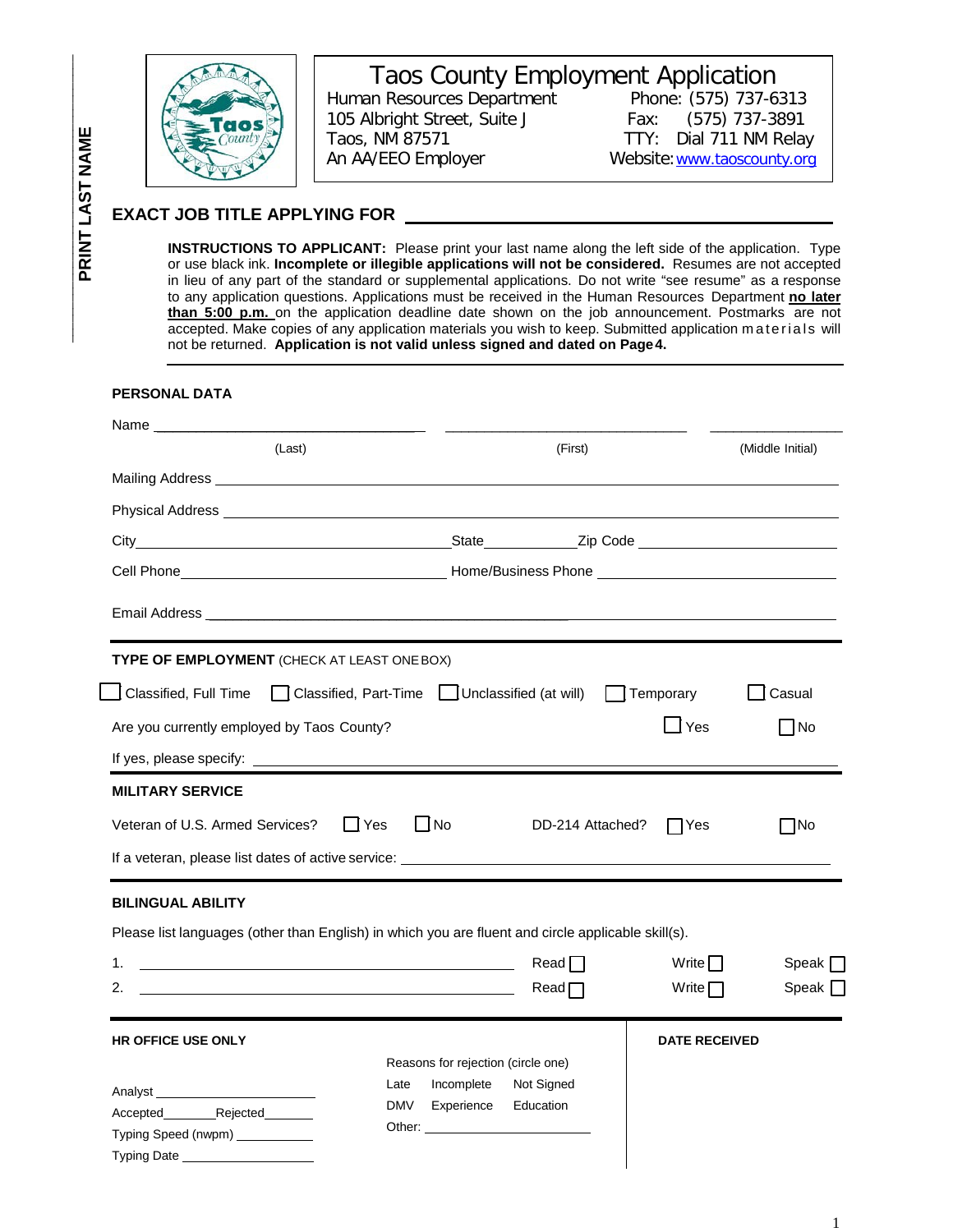| <b>EDUCATION/BACKGROUND:</b> Please read the requirements section on the job announcement before completing |  |
|-------------------------------------------------------------------------------------------------------------|--|
| this section.                                                                                               |  |

|                                                                                                                                                                                                                                  |            |                 | <b>EDUCATION AND EXPERIENCE</b>                            |                                       |                  |                                                                                                |
|----------------------------------------------------------------------------------------------------------------------------------------------------------------------------------------------------------------------------------|------------|-----------------|------------------------------------------------------------|---------------------------------------|------------------|------------------------------------------------------------------------------------------------|
| High School Graduate?                                                                                                                                                                                                            |            |                 | Yes □ No If No, Passed High School Equivalency Test (GED)? |                                       |                  | Yes  <br>No.                                                                                   |
| Name and Location of<br>College or University                                                                                                                                                                                    |            | Course of Study | Degree<br>Awarded                                          | Completed<br>Semester<br><b>Units</b> | Quarter<br>Units | Did You<br>Graduate?                                                                           |
|                                                                                                                                                                                                                                  |            |                 |                                                            |                                       |                  | $\square_{\text{Yes}}$<br>$\square_{\text{No}}$<br>$\Box$ Attending                            |
|                                                                                                                                                                                                                                  |            |                 |                                                            |                                       |                  | $\overline{\mathsf{L}_{\mathsf{Yes}}}$<br>$\square_{\text{No}}$<br>$\Box$ Attending            |
|                                                                                                                                                                                                                                  |            |                 |                                                            |                                       |                  | $\overline{\mathsf{D}_{\mathsf{Yes}}}$<br>$\overline{\square}_{\text{No}}$<br>$\Box$ Attending |
| Business, Correspondence,<br>Trade, or Service Schools                                                                                                                                                                           |            |                 |                                                            |                                       |                  | $\overline{\mathsf{L}_{\mathsf{Yes}}}$<br>$\bar{\Box}_{\rm No}$<br>$\Box$ Attending            |
| If the position for which you are applying has specific course requirements indicated on the job announcement, list<br>the course(s) that satisfy these requirements, unless they are requested on the supplemental application. |            |                 |                                                            |                                       |                  |                                                                                                |
| Please list currently valid certificates of professional or vocational competence, licenses and expiration dates.<br>(Include date of completion if requested on the job announcementflyer.)                                     |            |                 |                                                            |                                       |                  |                                                                                                |
|                                                                                                                                                                                                                                  |            |                 |                                                            |                                       |                  |                                                                                                |
|                                                                                                                                                                                                                                  |            |                 |                                                            |                                       |                  |                                                                                                |
| <b>ADDITIONAL PERSONAL INFORMATION</b>                                                                                                                                                                                           |            |                 |                                                            |                                       |                  |                                                                                                |
| LAW ENFORCEMENT AND DETENTION OFFICER APPICIANT (ONLY)<br>As an adult, have you ever been convicted of a felony? $\Box$ Yes $\Box$ No                                                                                            |            |                 |                                                            |                                       |                  | Date(s)                                                                                        |
|                                                                                                                                                                                                                                  |            |                 |                                                            |                                       |                  |                                                                                                |
|                                                                                                                                                                                                                                  |            |                 |                                                            |                                       |                  |                                                                                                |
| Conviction is not an automatic bar to employment. Each case is reviewed on the basis of job relatedness.                                                                                                                         |            |                 |                                                            |                                       |                  |                                                                                                |
| <b>ALL OTHER APPLICIANTS</b><br>Have you ever been discharged from employment or resigned in lieu of discharge?                                                                                                                  |            |                 |                                                            |                                       | Yes              | ∩No                                                                                            |
|                                                                                                                                                                                                                                  |            |                 |                                                            |                                       |                  |                                                                                                |
|                                                                                                                                                                                                                                  |            |                 |                                                            |                                       |                  |                                                                                                |
| Are you at least 18 years of age?                                                                                                                                                                                                | $\Box$ Yes | $\Box$ No       | If no, please attach a copy of your work permit.           |                                       |                  |                                                                                                |
| Are you a U.S. Citizen, or legally authorized to work in the United States?                                                                                                                                                      |            |                 |                                                            | <b>I</b> Yes                          | - INo            |                                                                                                |
| At the time of appointment, all new employees will be required to furnish documentation verifying their identity and<br>authorization to work in the United States.                                                              |            |                 |                                                            |                                       |                  |                                                                                                |
| Are any relatives currently employed by Taos County?                                                                                                                                                                             |            |                 | $\Box$ Yes $\Box$ No                                       |                                       |                  |                                                                                                |
| If yes, please list relative's name and relationship ____                                                                                                                                                                        |            |                 |                                                            |                                       |                  |                                                                                                |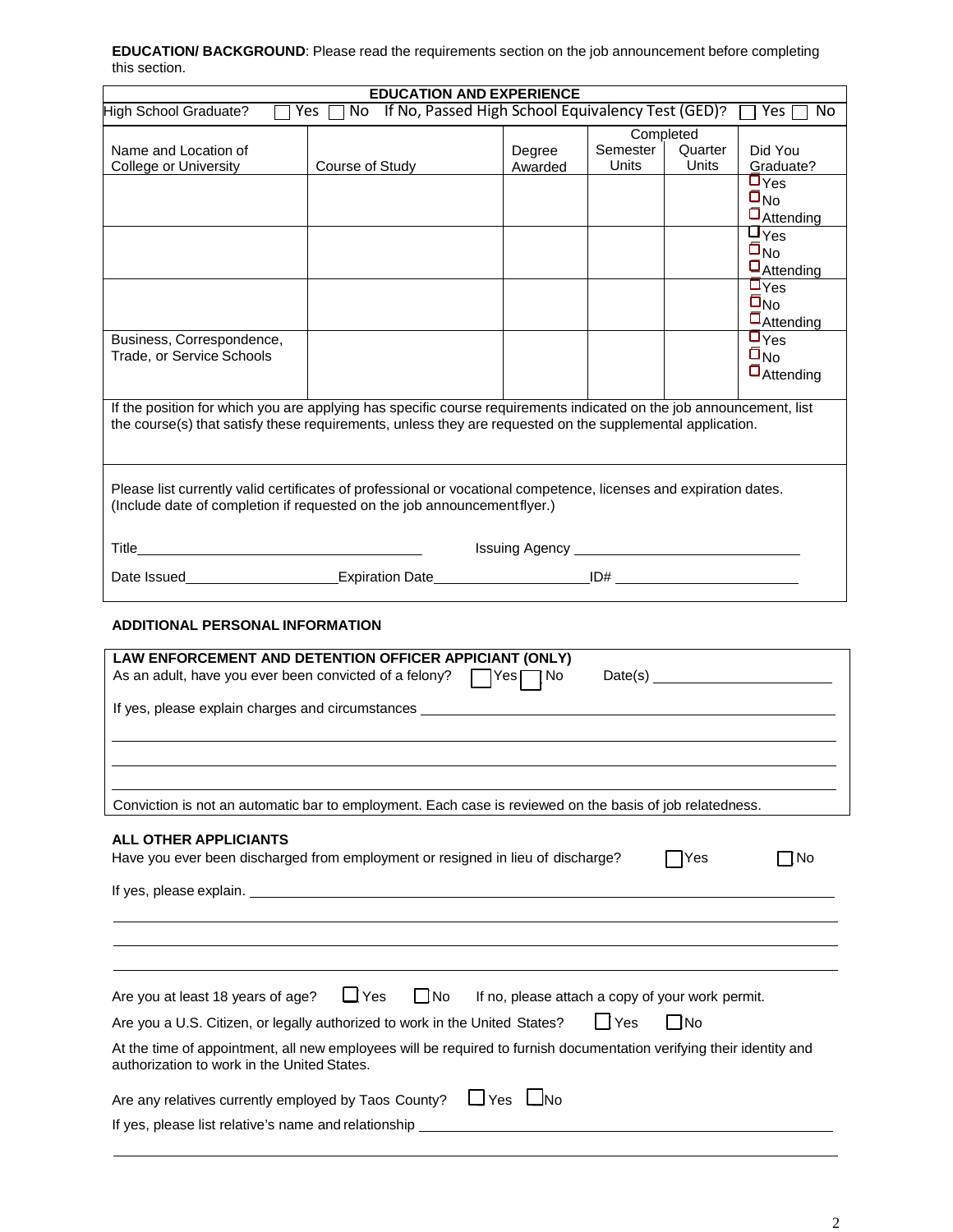Every employee of Taos County must possess a valid New Mexico Driver's License, or be able to obtain one, and be insurable under Taos County Insurance. The County will make reasonable accommodations for the known physical or mental limitations of a qualified applicant with a disability upon request. Taos County participates in FleetWatch and runs a monthly check on every employee's driving record.

| Do you possess a Valid Driver's License?         |       | lYes        | ⊿No |
|--------------------------------------------------|-------|-------------|-----|
| State                                            | Class | License No: |     |
| Has your license ever been suspended or revoked? |       | <b>IYes</b> | No  |
| If yes, give specifics                           |       |             |     |

attach to application. May we contact your current employer before a job offer is tendered? Yes  $\Box$  No  $\Box$ **EMPLOYMENT HISTORY:** Please list all experience beginning with your current or most recent employer. Include volunteer assignments, on the job training and military service. To list additional employers, copy this page and

|                                   | Name and Address of Organization | From                       |                         | To                         |      |  |
|-----------------------------------|----------------------------------|----------------------------|-------------------------|----------------------------|------|--|
|                                   |                                  | Month                      | Year                    | Month                      | Year |  |
|                                   |                                  |                            |                         |                            |      |  |
|                                   |                                  |                            | # of Hrs. Worked Per Wk |                            |      |  |
| <b>Position Title</b>             | Supervisor Name/Title            | Telephone and Area<br>Code |                         | # of People<br>Supervised. |      |  |
|                                   |                                  |                            |                         | Monthly<br>Salary \$       |      |  |
| Description of Your Duties        |                                  |                            |                         |                            |      |  |
|                                   |                                  |                            |                         |                            |      |  |
| Reason For Leaving                |                                  |                            |                         |                            |      |  |
| Name and Address of Organization  |                                  |                            | From                    |                            | To   |  |
|                                   |                                  | Month                      | Year                    | Month                      | Year |  |
|                                   |                                  |                            |                         |                            |      |  |
|                                   |                                  |                            | # of Hrs. Worked Per Wk |                            |      |  |
| <b>Position Title</b>             | Supervisor Name/Title            | Telephone and Area<br>Code |                         | # of People<br>Supervised  |      |  |
|                                   |                                  |                            |                         | Monthly<br>Salary \$       |      |  |
| <b>Description of Your Duties</b> |                                  |                            |                         |                            |      |  |
|                                   |                                  |                            |                         |                            |      |  |
|                                   |                                  |                            |                         |                            |      |  |
| Reason For Leaving                |                                  |                            |                         |                            |      |  |
|                                   |                                  | From                       |                         |                            | To   |  |
| Name and Address of Organization  |                                  |                            |                         | Month                      |      |  |
|                                   |                                  | Month                      | Year                    |                            | Year |  |
|                                   |                                  |                            |                         |                            |      |  |
|                                   |                                  |                            | # of Hrs. Worked Per Wk |                            |      |  |
| <b>Position Title</b>             | Supervisor Name/Title            | Telephone and Area<br>Code |                         | # of People<br>Supervised  |      |  |
|                                   |                                  |                            |                         | Monthly<br>Salary \$       |      |  |
| Description of Your Duties        |                                  |                            |                         |                            |      |  |
|                                   |                                  |                            |                         |                            |      |  |

3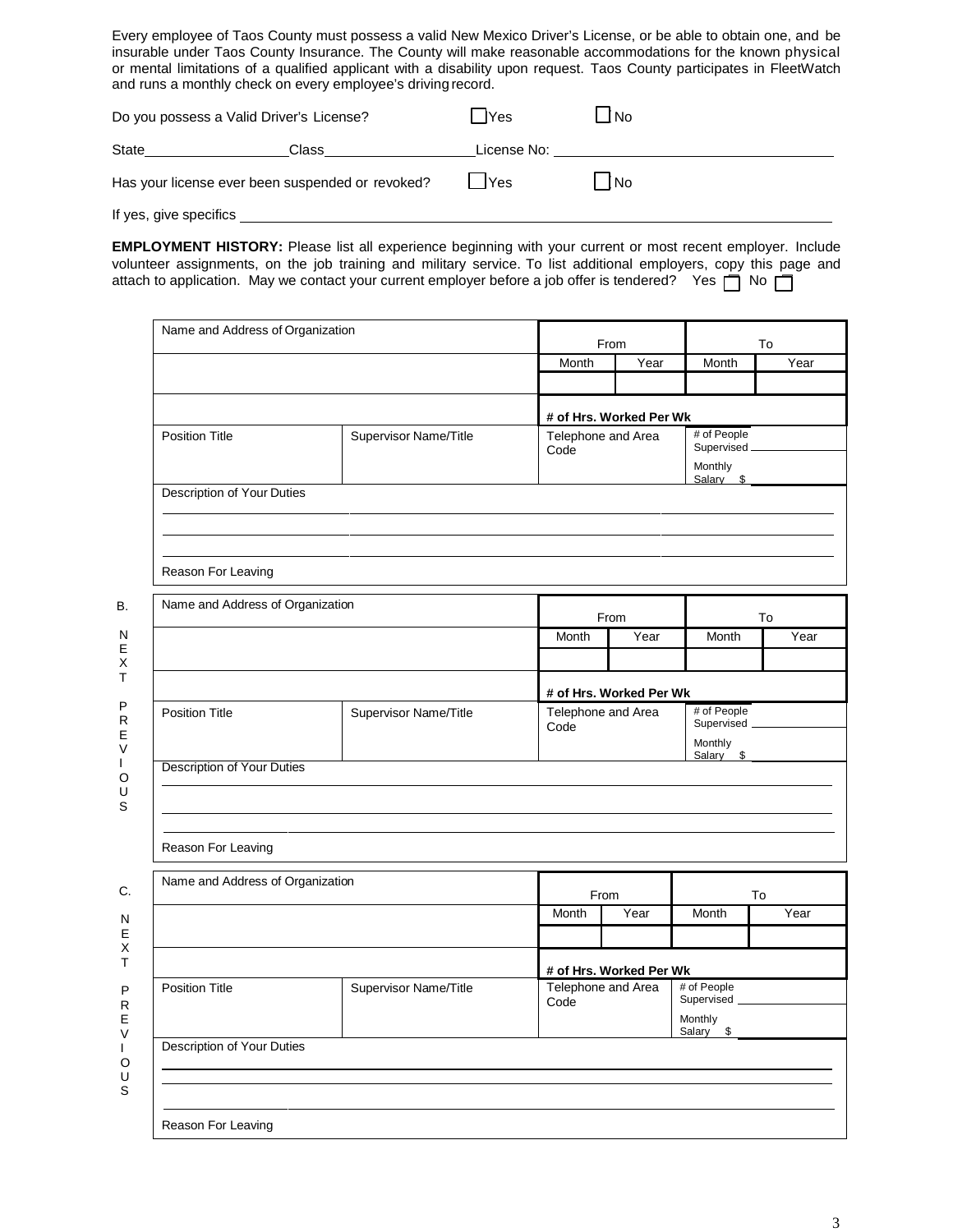|                            |                       | From  |                         | To                                                |      |
|----------------------------|-----------------------|-------|-------------------------|---------------------------------------------------|------|
|                            |                       | Month | Year                    | Month                                             | Year |
|                            |                       |       | # of Hrs. Worked Per Wk |                                                   |      |
| <b>Position Title</b>      | Supervisor Name/Title | Code  | Telephone and Area      | # of People<br>Supervised<br>Monthly<br>Salary \$ |      |
| Description of Your Duties |                       |       |                         |                                                   |      |

## **PROFESSIONAL REFERENCES (Not Relatives):**

| Name | Address | Telephone |
|------|---------|-----------|
|      |         |           |
|      |         |           |
|      |         |           |
|      |         |           |

#### **TRAINING AND/OR SPECIAL SKILLS**

| $\Box$ Calculator |                                                                                                                                                                                                                                      | □ Typing _______wpm □ Multi-line Phone                                                                                                                                                                                                                                                                                                                             | $\Box$ Fax Machine | □ Copy Machine                                                                                                                                                                                                                 |
|-------------------|--------------------------------------------------------------------------------------------------------------------------------------------------------------------------------------------------------------------------------------|--------------------------------------------------------------------------------------------------------------------------------------------------------------------------------------------------------------------------------------------------------------------------------------------------------------------------------------------------------------------|--------------------|--------------------------------------------------------------------------------------------------------------------------------------------------------------------------------------------------------------------------------|
| □ Bookkeeping     |                                                                                                                                                                                                                                      | $\begin{picture}(150,10) \put(0,0){\vector(1,0){100}} \put(15,0){\vector(1,0){100}} \put(15,0){\vector(1,0){100}} \put(15,0){\vector(1,0){100}} \put(15,0){\vector(1,0){100}} \put(15,0){\vector(1,0){100}} \put(15,0){\vector(1,0){100}} \put(15,0){\vector(1,0){100}} \put(15,0){\vector(1,0){100}} \put(15,0){\vector(1,0){100}} \put(15,0){\vector(1,0){100}}$ |                    |                                                                                                                                                                                                                                |
|                   |                                                                                                                                                                                                                                      |                                                                                                                                                                                                                                                                                                                                                                    |                    |                                                                                                                                                                                                                                |
|                   |                                                                                                                                                                                                                                      |                                                                                                                                                                                                                                                                                                                                                                    |                    |                                                                                                                                                                                                                                |
|                   |                                                                                                                                                                                                                                      |                                                                                                                                                                                                                                                                                                                                                                    |                    |                                                                                                                                                                                                                                |
| are applying.     | Please describe any additional information including training, memberships in professional organizations,                                                                                                                            |                                                                                                                                                                                                                                                                                                                                                                    |                    | certificates/licenses and/or special skills which you possess that you consider relevant to the position for which you                                                                                                         |
|                   |                                                                                                                                                                                                                                      |                                                                                                                                                                                                                                                                                                                                                                    |                    |                                                                                                                                                                                                                                |
|                   |                                                                                                                                                                                                                                      |                                                                                                                                                                                                                                                                                                                                                                    |                    |                                                                                                                                                                                                                                |
|                   |                                                                                                                                                                                                                                      |                                                                                                                                                                                                                                                                                                                                                                    |                    |                                                                                                                                                                                                                                |
|                   |                                                                                                                                                                                                                                      |                                                                                                                                                                                                                                                                                                                                                                    |                    |                                                                                                                                                                                                                                |
|                   |                                                                                                                                                                                                                                      |                                                                                                                                                                                                                                                                                                                                                                    |                    |                                                                                                                                                                                                                                |
|                   | Signed: <u>Contract Contract Contract Contract Contract Contract Contract Contract Contract Contract Contract Contract Contract Contract Contract Contract Contract Contract Contract Contract Contract Contract Contract Contra</u> |                                                                                                                                                                                                                                                                                                                                                                    |                    | Date: the contract of the contract of the contract of the contract of the contract of the contract of the contract of the contract of the contract of the contract of the contract of the contract of the contract of the cont |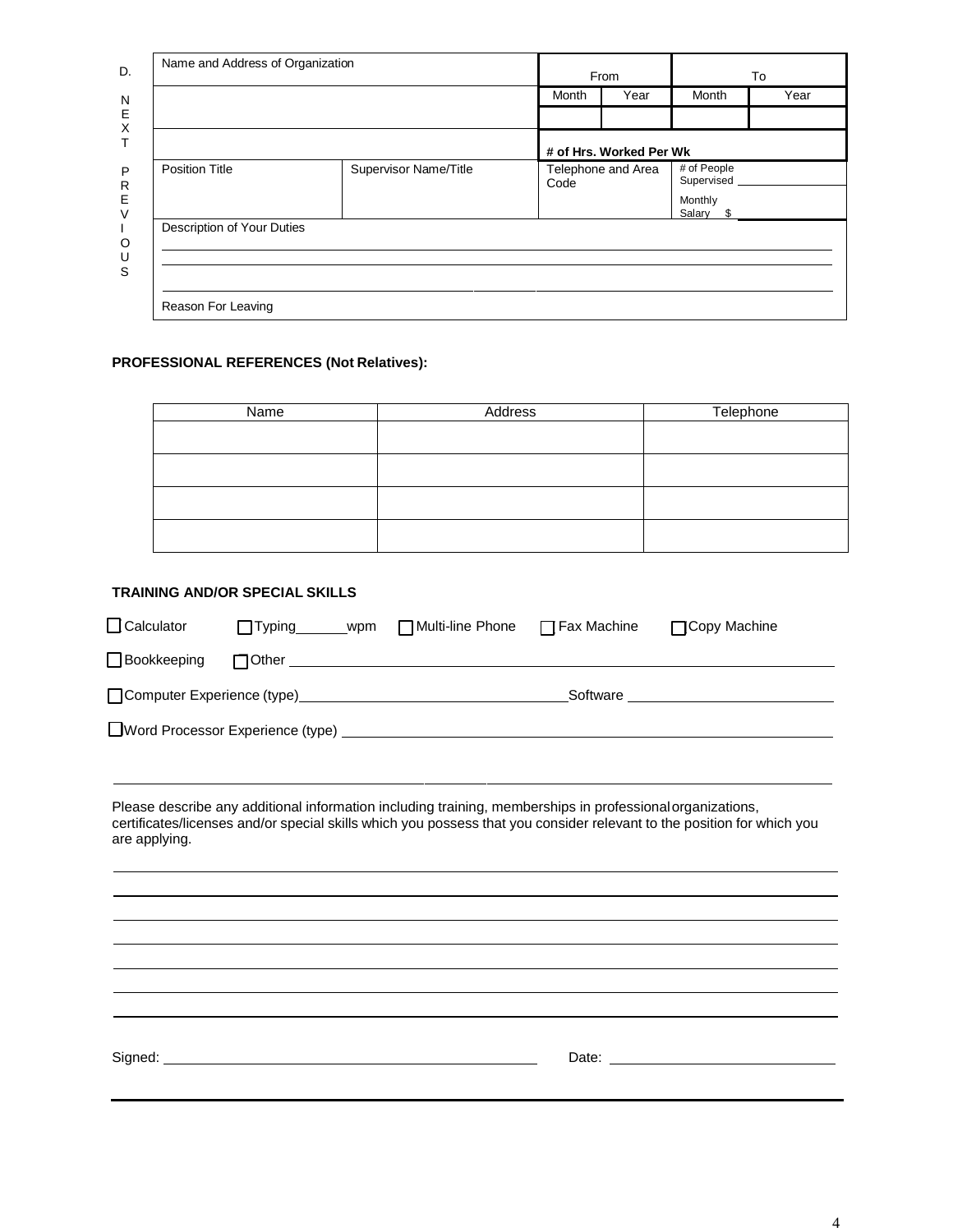#### **VOLUNTARY AFFIRMATIVE ACTION QUESTIONNAIRE**

Applicants for employment by, and incumbent employees of, public agencies may be solicited to voluntarily declare their ethnic identification, provided this information shall be for research and statistical purposes only.

Please complete this section. **It will be detached and kept separate and confidential.** It will not be used in any way to make employment decisions.

| Α.                                                                       |
|--------------------------------------------------------------------------|
| В.<br>Date                                                               |
| Male<br>Female<br>С.<br>Sex                                              |
| Is your age 40 or over?<br>D.                                            |
| Yes<br>No                                                                |
| E. Are you a person with a disability?                                   |
| Yes<br>$\Box$ No                                                         |
| Will you require accommodations for testing and or employment?           |
| $\sqrt{N}$<br>Yes                                                        |
| Ethnic Category (Check only one)<br>F.                                   |
| White                                                                    |
| $\mathbf{\}}$ Black                                                      |
| Hispanic                                                                 |
| Asian or Pacific Islander                                                |
| American Indian or Alaskan Native                                        |
| Indicate specific source from which you learned about the position<br>G. |
| Newspaper (specify)                                                      |
| Job Fair (specify)                                                       |
| Organization (specify)                                                   |
| Employee Referral (specify)                                              |
| Website (specify)                                                        |
| Taos County Human Resources Department                                   |
| New Mexico Department of Labor                                           |
| Other (specify)                                                          |